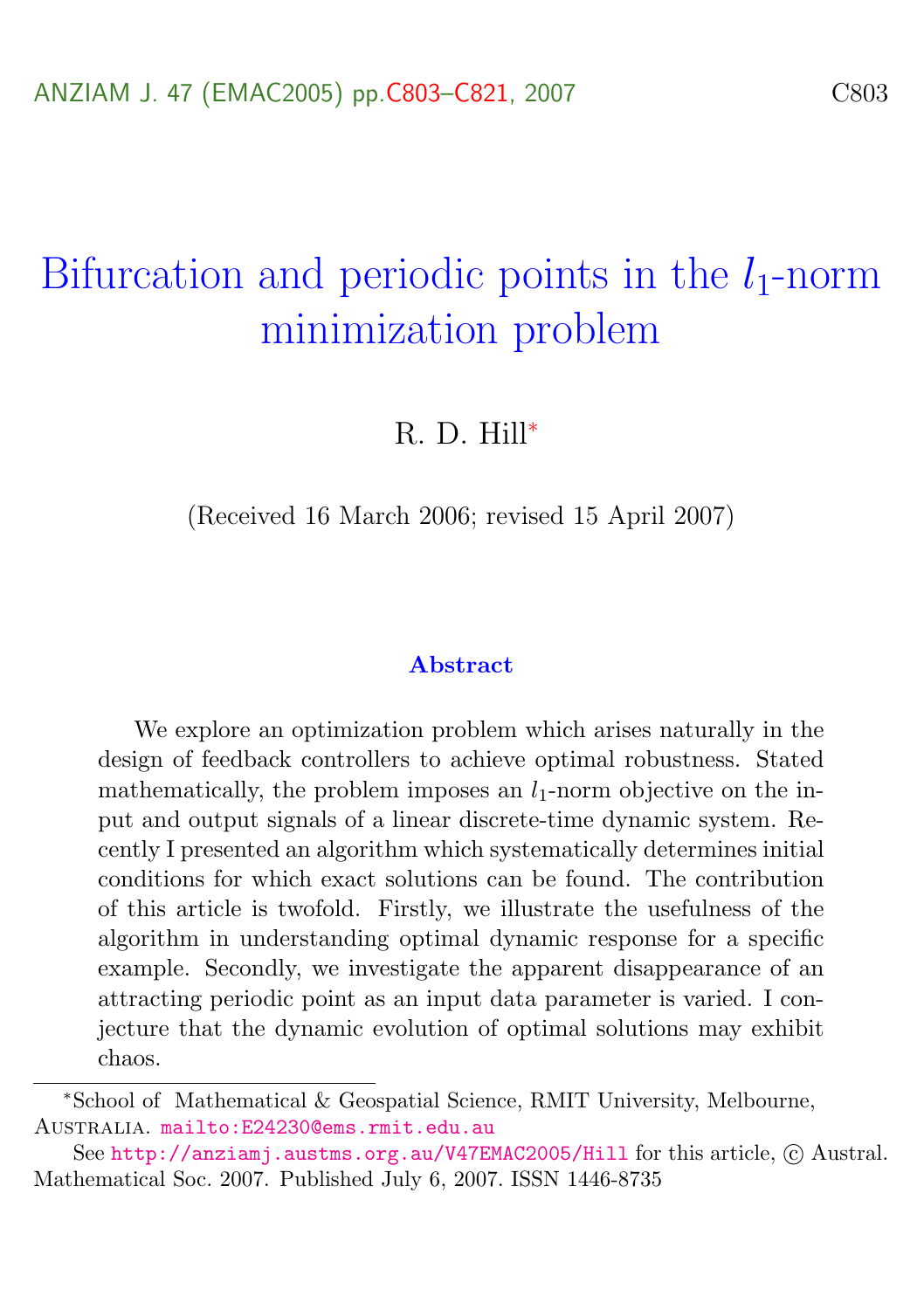### <span id="page-1-1"></span>Contents C804

# **Contents**

|                | 1 Introduction                                                        | <b>C804</b> |
|----------------|-----------------------------------------------------------------------|-------------|
| $\overline{2}$ | <b>Formulation</b>                                                    | <b>C805</b> |
|                |                                                                       | C805        |
| 3 <sup>1</sup> | <b>Problem description</b>                                            | <b>C806</b> |
|                | Linear programming formulation of problem $\mathcal{P}(b)$<br>3.1     | C807        |
|                | Toeplitz and circulant matrix notation<br>3.2                         | C807        |
|                | Matching terminal and initial conditions for subproblems.<br>3.3      | C808        |
|                | 3.4                                                                   | C809        |
| 4              | Duality                                                               | C811        |
|                | $MD(b, p)$ : a finite-dimensional modification of $D(b)$<br>4.1       | C812        |
|                | The dual of $MD(b, p)$ , denoted $DMD(b, p)$<br>4.2                   | C812        |
|                | 4.3                                                                   | C813        |
| $5^{\circ}$    | <b>Example</b>                                                        | C814        |
|                | 5.1                                                                   | C815        |
|                | Disappearance of the attracting periodic point $\ldots \ldots$<br>5.2 | C817        |
| 6              | <b>Conclusions</b>                                                    | <b>C820</b> |
|                | <b>References</b>                                                     | $\rm C821$  |

# <span id="page-1-0"></span>1 Introduction

The problem of designing a linear time-invariant controller to optimally reject bounded disturbances for discrete-time linear dynamic systems was introduced in the 1980's by Vidyasagar [\[5\]](#page-18-1). A comprehensive early treatment is by Dahleh & Diaz–Bobillo [\[1\]](#page-18-2). Since that time an open problem, still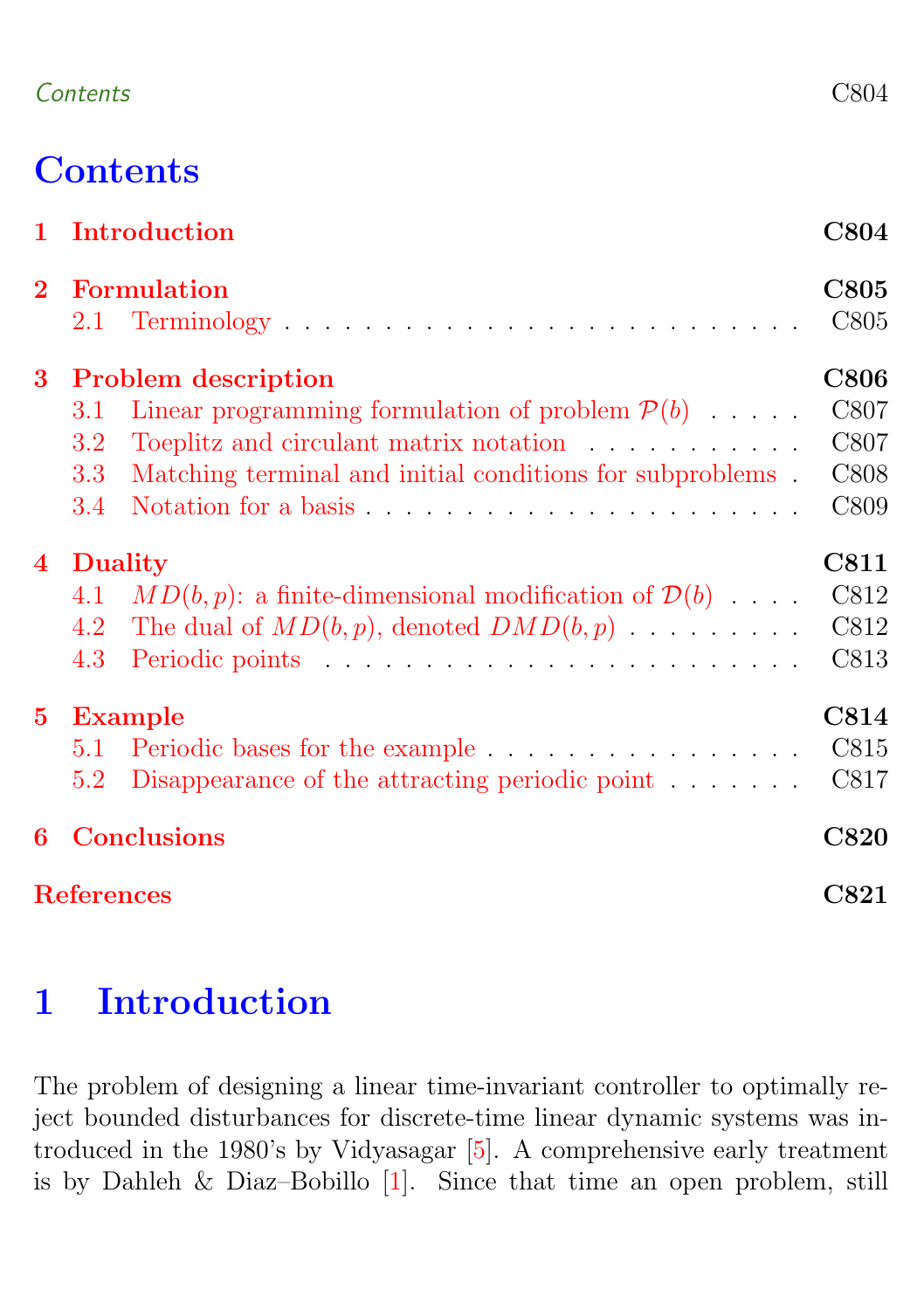### <span id="page-2-2"></span>2 Formulation C805

unsolved, is to determine whether or not optimal solutions always have a rational Z-transform. In recent work  $[4, 3]$  $[4, 3]$  $[4, 3]$ , I introduced the idea of describing the time evolution of the solution to the optimization problem as the output of a non-linear dynamic system, and gives an algorithm for the determination of periodic points for the non-linear system describing the evolution of the optimal dual variables. Here we investigate the stability of these periodic points and show that both the number and type—attracting, repelling or saddle—can change abruptly with changes in an input data parameter.

We consider an example for which most of the periodic points are repelling, and introduce the hypothesis that the time evolution of the optimal solution sometimes exhibits chaos.

# <span id="page-2-0"></span>2 Formulation

### <span id="page-2-1"></span>2.1 Terminology

Denote by  $\mathbb{R}^n$  the *n*-dimensional real space. A  $p \times k$  matrix M will sometimes have its dimension made explicit by the notation  $M_{p\times k}$ . The  $p \times p$  identity matrix is denoted  $I_p$ . The set of positive integers is denoted N. The  $l_1$ -norm of a vector sequence  $e = (e_k)_{k=1}^{\infty}$  is defined as  $||e||_1 = \sum_{k=1}^{\infty} |e_k|$  whenever the series exists. The Banach space of absolutely summable sequences, equipped with the  $l_1$ -norm, is denoted  $l_1$ . The space of continuous linear functionals on  $l_1$ , that is the dual of  $l_1$ , is denoted  $l_{\infty}$ ; it is the space of bounded sequences with the norm  $||e||_{\infty} := \sup_{k} |e_{k}|$ . The Z-transform of an arbitrary sequence  $e = (e_k)_{k=1}^{\infty}$  is defined to be  $\hat{e}(z) = \sum_{k=1}^{\infty} e_k z^{k-1}$ , where z lies within the radius of convergence of the series. Given a vector e and any  $s \in \mathbb{N}$ ,  $t \in \mathbb{N}$ satisfying  $s < t$ , denote  $(e_s, e_{s+1}, \ldots, e_t)$  by  $e_{(s:t)}$ . If  $s, t, q, r \in \mathbb{N}$ ,  $1 < s < t$ and  $1 < q < r$  then  $M_{(s:t,q:r)}$  is a matrix composed of row s to row t, and of columns  $q$  to  $r$ , of the matrix  $M$  having at least  $t$  rows and at least  $r$  columns. The concatenation of  $(e_1, u_1) \in \mathbb{R}^{n_1} \times \mathbb{R}^{n_1}$  and  $(e_2, u_2) \in \mathbb{R}^{n_2} \times \mathbb{R}^{n_2}$  is defined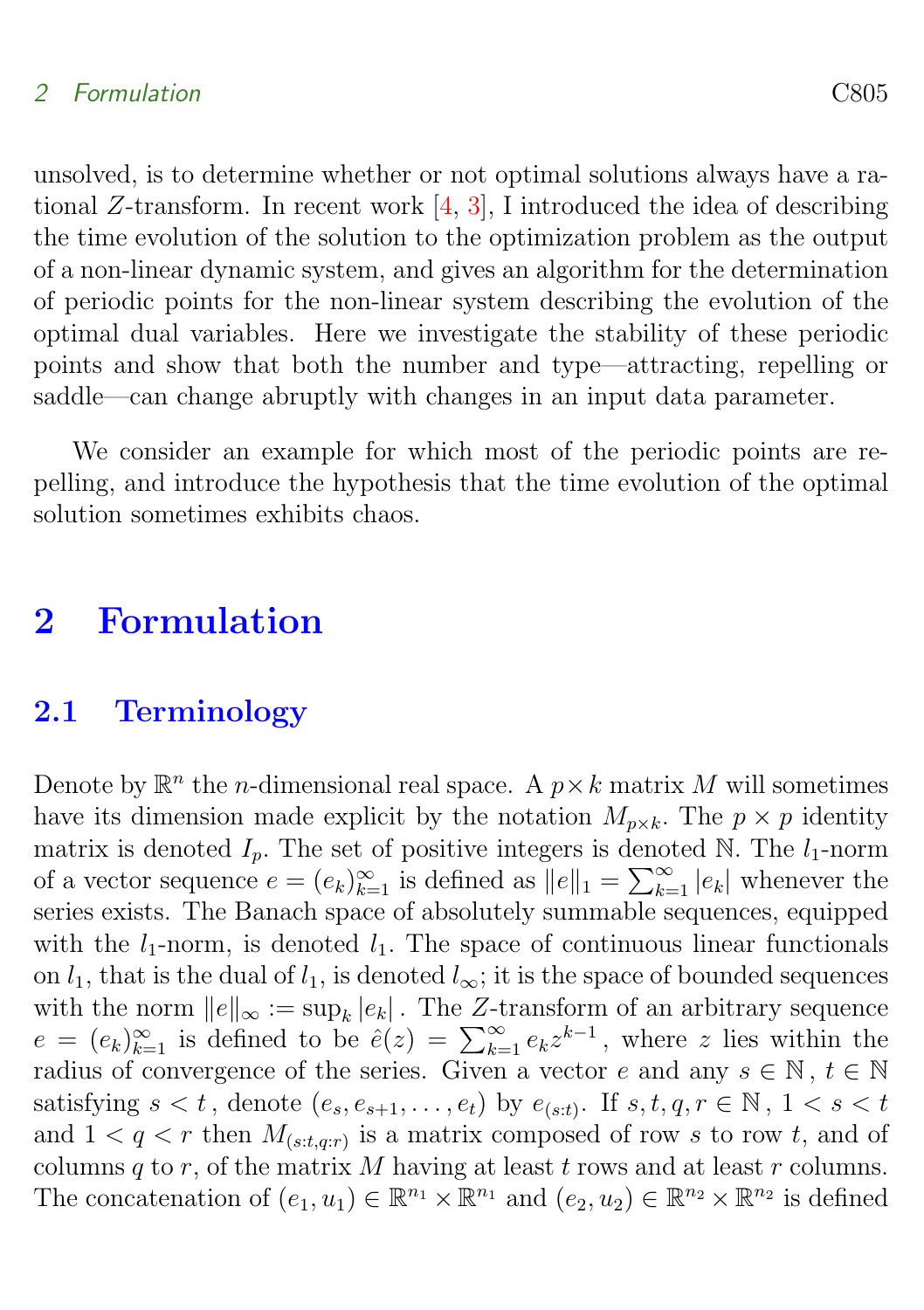to be the vector  $(e_3, u_3) \in \mathbb{R}^{n_1+n_2} \times \mathbb{R}^{n_1+n_2}$  for which  $e_3 = [e_1^T, e_2^T]^T$  and  $u_3 = [u_1^T, u_2^T]^T$ . The superscript T denotes transpose.

# <span id="page-3-0"></span>3 Problem description

The decision vectors in the space  $l_1$  are denoted e and u. The cost function is  $K_1 ||e||_1 + K_2 ||u||_1$ .

The problem we investigate is

$$
\mathcal{P}(b): \quad \begin{cases} \min_{e \in l_1, u \in l_1} K_1 \|e\|_1 + K_2 \|u\|_1, \\ \text{subject to} \quad \hat{d}\hat{e} + \hat{n}\hat{u} = \hat{b}, \end{cases} \tag{1}
$$

where  $\hat{n}$ ,  $\hat{d}$  and  $\hat{b}$  are polynomials with real coefficients:

$$
\hat{n}(z) = n_1 + n_2 z + n_3 z^2 + \dots + n_{l+1} z^l, \n\hat{d}(z) = d_1 + d_2 z + d_3 z^2 + \dots + d_{l+1} z^l, \n\hat{b}(z) = b_1 + b_2 z + \dots + b_l z^{l-1},
$$
\n(2)

 $n_{l+1}$  and  $d_{l+1}$  are not both zero, and  $l \geq 1$  is a positive integer. I assume that neither  $\hat{n}(z)$  nor  $\hat{d}(z)$  have zeros lying on the unit circle in the complex plane, and that  $\hat{n}(z)$  and  $\hat{d}(z)$  have no zeros in common. The vector b specifies initial conditions for the discrete-time dynamic system represented by the equation  $\hat{d}\hat{e}+\hat{n}\hat{u}=\hat{b}$ .

A solution to  $\mathcal{P}(b)$  with finite cost is guaranteed to exist. There is a stronger conjecture, namely that all optimizing vectors  $(e, u)$  for  $\mathcal{P}(b)$  have rational Z-transforms. I put forward the hypothesis in this article that this conjecture does not hold in general because of chaos in the time evolution of the optimal response of  $e$  and  $u$ . We do not prove the existence of chaos, but give reasons for suggesting the possibility of it occurring. This is interesting because any proof of the validity of the conjecture would necessarily imply the absence of chaos.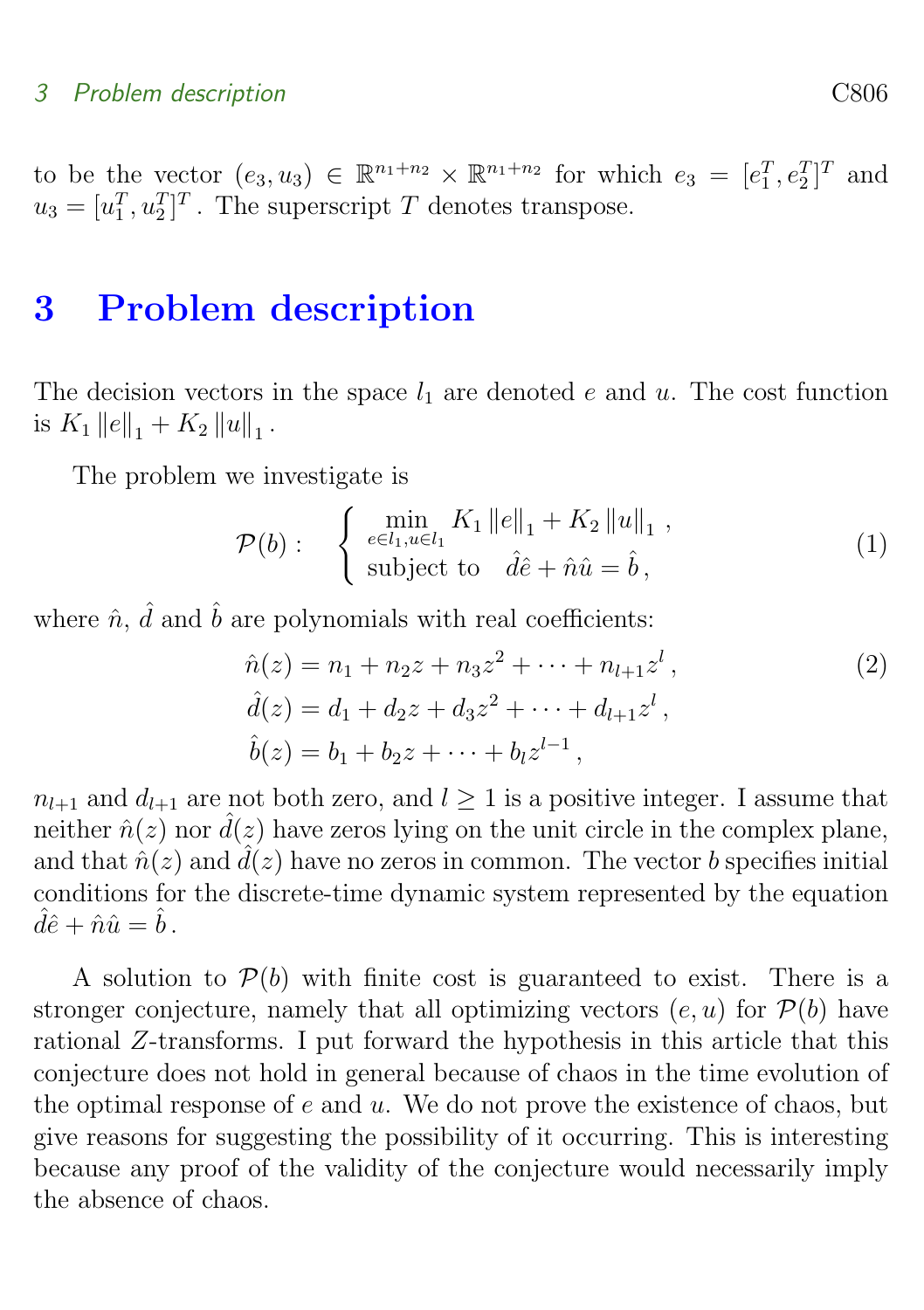#### 3 Problem description C807

### <span id="page-4-0"></span>3.1 Linear programming formulation of problem  $P(b)$

Using block matrix notation, the problem  $\mathcal{P}(b)$  can be written as

<span id="page-4-2"></span>
$$
\mathcal{P}(b): \quad \begin{cases} \min_{e \in l_1, u \in l_1} K_1 ||e||_1 + K_2 ||u||_1 \\ \text{subject to} & [D \ N] \begin{bmatrix} e \\ u \end{bmatrix} = [b^T, 0, \dots]^T. \end{cases} \tag{3}
$$

where  $D$  is the infinite-dimensional lower-triangular toeplitz matrix with  $(d_1, \ldots, d_{l+1}, 0, 0, \ldots)$  as its first column, and matrix N, defined similarly, has first column  $(n_1, ..., n_{l+1}, 0, 0, ...)$ . Also  $b := [b_1, ..., b_l]^T$ .

### <span id="page-4-1"></span>3.2 Toeplitz and circulant matrix notation

Define

$$
D_{\text{UT}} := \left[ \begin{array}{cccc} d_{l+1} & d_l & \dots & d_2 \\ 0 & d_{l+1} & \vdots & \vdots \\ 0 & 0 & d_{l+1} & d_l \\ 0 & 0 & 0 & d_{l+1} \end{array} \right]_{l \times l} \text{ and } D_{\text{LT}} := \left[ \begin{array}{cccc} d_1 & 0 & 0 & 0 \\ \vdots & d_1 & 0 & \vdots \\ d_{l-1} & \vdots & d_1 & 0 \\ d_l & d_{l-1} & \dots & d_1 \end{array} \right]_{l \times l}
$$

Then for any integer  $p \geq 2l$  the North-West corner submatrix of D with dimension  $p \times p$  can be written as

$$
D_{(1:p,1:p)} = \left[ \begin{array}{cccc} D_{\rm LT} & 0 & \cdots & 0 \\ \ddots & \ddots & \ddots & \ddots \\ 0 & \cdots & D_{\rm UT} & D_{\rm LT} \end{array} \right]_{p \times p}.
$$

In this block matrix representation the first and third rows are each composed of l rows, and the middle block row has  $p - 2l$  rows.

.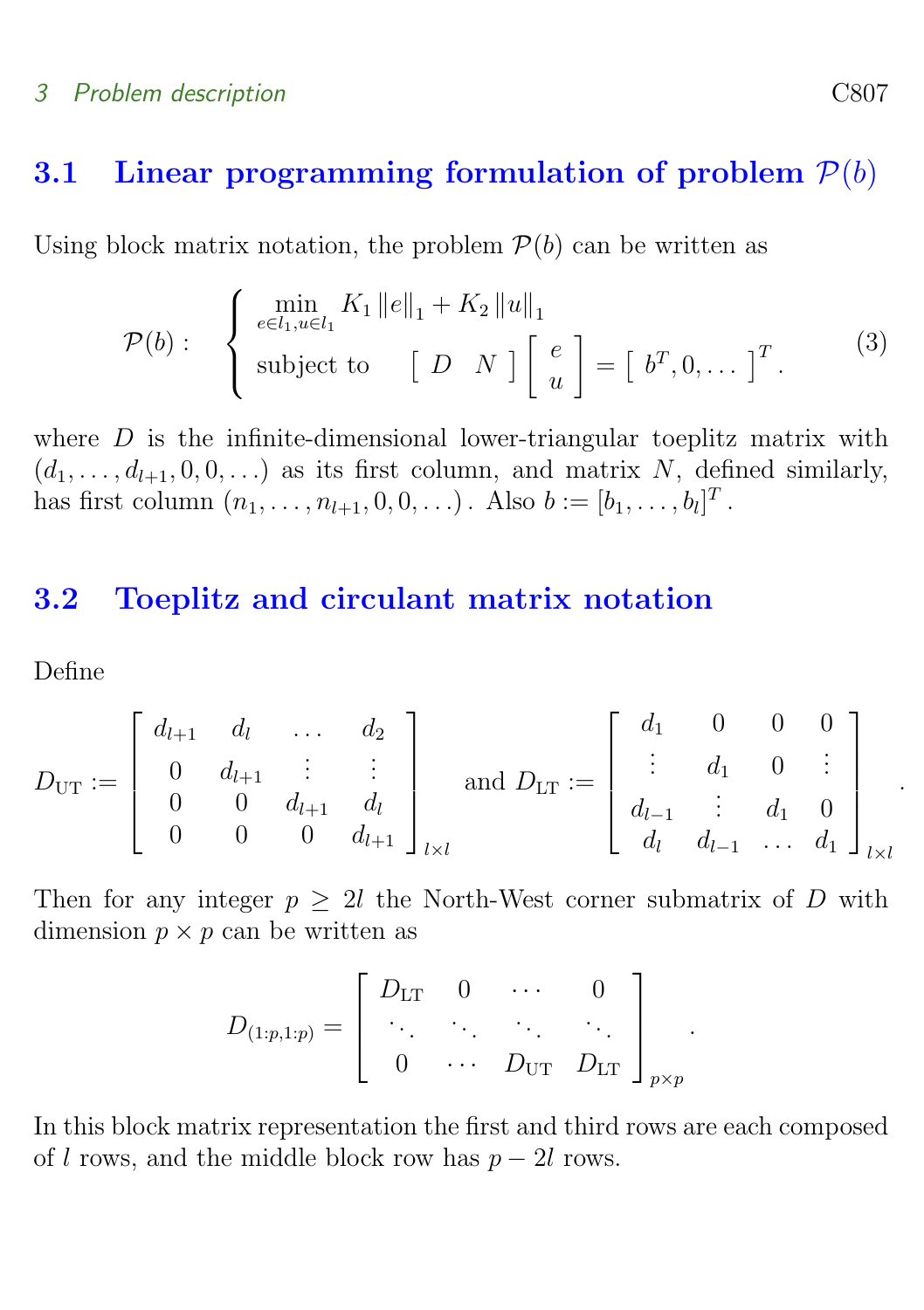#### 3 Problem description C808

Denote by  $D_C(p)$  the circulant matrix of dimension  $p \times p$  whose first column is  $(d_1, d_2, \ldots, d_{l+1}, 0, \ldots, 0)$ . For example

$$
D_C(3l) := \begin{bmatrix} D_{\text{LT}} & 0 & D_{\text{UT}} \\ D_{\text{UT}} & D_{\text{LT}} & 0 \\ 0 & D_{\text{UT}} & D_{\text{LT}} \end{bmatrix}_{3l \times 3l}
$$

.

The matrices  $N_{\text{UT}}$ ,  $N_{\text{LT}}$  and  $N_C(p)$  are defined similarly.

We shall also need a matrix related to the Bezoutian of  $\hat{d}(z)$  and  $\hat{n}(z)$ . Define

$$
W := [D_{\text{LT}} N_{\text{UT}} - N_{\text{LT}} D_{\text{UT}}]^{-1}.
$$

The matrix  $D_{LT}N_{UT} - N_{LT}D_{UT}$ , the Bezoutian of  $\hat{d}(z)$  and  $\hat{n}(z)$  with the order of the rows reversed, is non-singular because  $\hat{d}(z)$  and  $\hat{n}(z)$  are coprime.

# <span id="page-5-0"></span>3.3 Matching terminal and initial conditions for subproblems

Any vector pair  $(e, u) \in l_1 \times l_1$  satisfying the constraints to [\(3\)](#page-4-2) will be termed feasible for  $\mathcal{P}(b)$ . Let  $(e, u)$  be feasible for  $\mathcal{P}(b)$  and let  $M \geq 2l$  be an integer. Define the *initial condition at time*  $M$  for  $(e, u)$  by

<span id="page-5-1"></span>
$$
b^{(M)}(e, u) := -[D_{\text{UT}}e_{(M-l+1:M)} + N_{\text{UT}}u_{(M-l+1:M)}]. \tag{4}
$$

Then the concatenation  $\left(\begin{array}{c} e^{(M)} \\ 0 \end{array}\right)$  $e^{(M)}\left.\begin{matrix} \ & 0\end{matrix}\right|,$  $\lceil u^{(M)} \rceil$  $\left\{ u^{(M)} \atop u^{(1)} \right\}$  is feasible for  $\mathcal{P}(b)$  if and only if  $(e^{(M)}, u^{(M)})$  satisfies  $D_{(1:M,1:M)}e^{(M)} + N_{(1:M,1:M)}u^{(M)} = \begin{bmatrix} b^T, 0, \ldots, 0 \end{bmatrix}^T$  and  $(e^{(1)}, u^{(1)})$  is feasible for  $\mathcal{P}(b^{(M)}(e, u))$ .

Suppose now we are given an optimal (hence feasible) solution to  $\mathcal{P}(b)$ , denoted  $(e^{\mathcal{P}(b)}, u^{\mathcal{P}(b)})$ . That is  $(e^{\mathcal{P}(b)}, u^{\mathcal{P}(b)}) \in \arg \min \mathcal{P}(b)$ . The initial condition at time M for  $(e^{\mathcal{P}(b)}, u^{\mathcal{P}(b)})$ ,  $b^{(M)}(e^{\mathcal{P}(b)}, u^{\mathcal{P}(b)})$ , is given by [\(4\)](#page-5-1).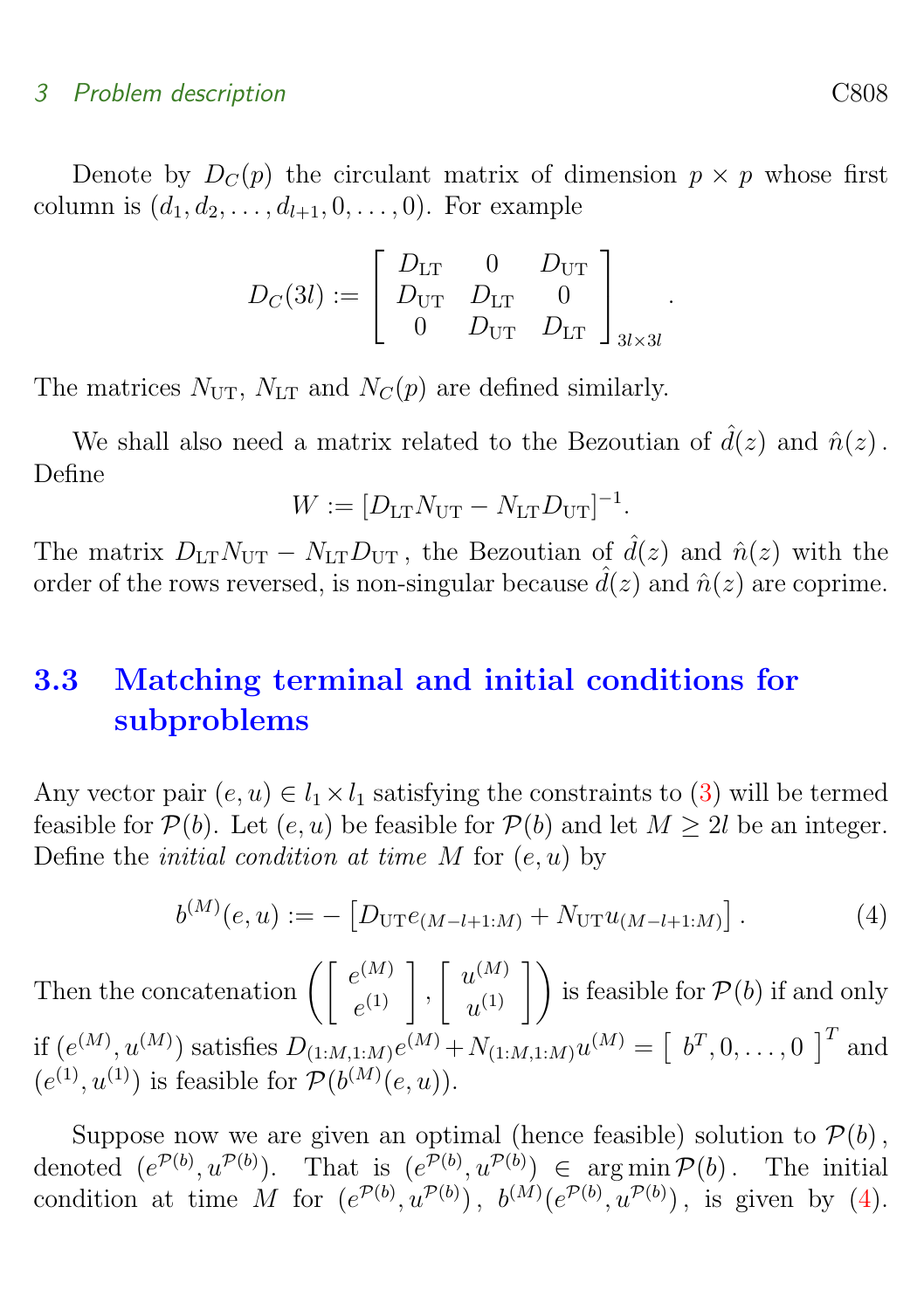It follows from the discussion above and Bellman's principle of optimality that  $(e^{(2)}, u^{(2)}) \in \arg \min \mathcal{P}(b^{(M)}(e^{\mathcal{P}(b)}, u^{\mathcal{P}(b)}))$  if  $\left( \begin{array}{c} e^{\mathcal{P}(b)} \\ e^{(1,M)} \\ e^{(2)} \end{array} \right)$  $(1:M)$  $\left. \begin{array}{c} \mathcal{P}(b) \ (1:M) \ e^{(2)} \end{array} \right] \,,$  $\left[ u \frac{\mathcal{P}(b)}{u_{(1)}}, u \right]$  $(1:M)$  $\left.\begin{array}{c} \mathcal{P}(b)\ \mathcal{P}(1:M) \ u^{(2)} \end{array} \right]\Bigg) \in$ arg min  $\mathcal{P}(b)$ .

Motivated by this observation, consider, as  $M$  tends to infinity, the time evolution of  $b^{(M)}(e^{\mathcal{P}(b)}, u^{\mathcal{P}(b)})$ . For some initial conditions b, either  $b^{(M)}(e^{\mathcal{P}(b)}, u^{\mathcal{P}(b)})$  is a decaying periodic vector, or  $b^{(M)}(e^{\mathcal{P}(b)}, u^{\mathcal{P}(b)})$  is a finite sum of decaying periodic vectors. For some problem data  $b^{(M)}(e^{\mathcal{P}(b)}, u^{\mathcal{P}(b)})$ will exhibit this behaviour for all initial conditions b. However, for some other problems there exist initial conditions which do not seem to produce any form of decaying periodicity in  $b^{(M)}(e^{\mathcal{P}(b)}, u^{\mathcal{P}(b)})$ . There is the interesting possibility that  $b^{(M)}(e^{\mathcal{P}(b)}, u^{\mathcal{P}(b)})$  wanders around for ever on a strange attractor.

The rest of this Section sets up a framework for the analysis of the dynamics of the time evolution of  $b^{(M)}(e^{\mathcal{P}(b)}, u^{\mathcal{P}(b)})$  when there is periodicity in both the pattern of the locations of the zero values of  $e^{\mathcal{P}(b)}$  and  $u^{\mathcal{P}(b)}$ , and in the sign pattern of the non-zero values of  $e^{\mathcal{P}(b)}$  and  $u^{\mathcal{P}(b)}$ . Such periodicity will be related in Sections [3.4](#page-6-0) and [4.3](#page-10-0) to basis periodicity, where the term basis is the familiar one used in linear programming theory.

### <span id="page-6-0"></span>3.4 Notation for a basis

Consider the set of equations  $Ae + Bu = b$ , or in block matrix notation

<span id="page-6-1"></span>
$$
\left[\begin{array}{cc} A & B \end{array}\right] \left[\begin{array}{c} e \\ u \end{array}\right] = b, \tag{5}
$$

where A and B are any real  $p \times p$  matrices, and e, u and b are real pdimensional column vectors. Let  $\begin{bmatrix} A & B \end{bmatrix}$  be any non-singular  $p \times p$  submatrix made up of the columns of the  $p \times 2p$  matrix  $[A \ B]$ . Thus the p integers  $i_1, i_2, \ldots, i_p$  from  $1, 2, \ldots, 2p$  identify the columns of  $[A \ B]$  that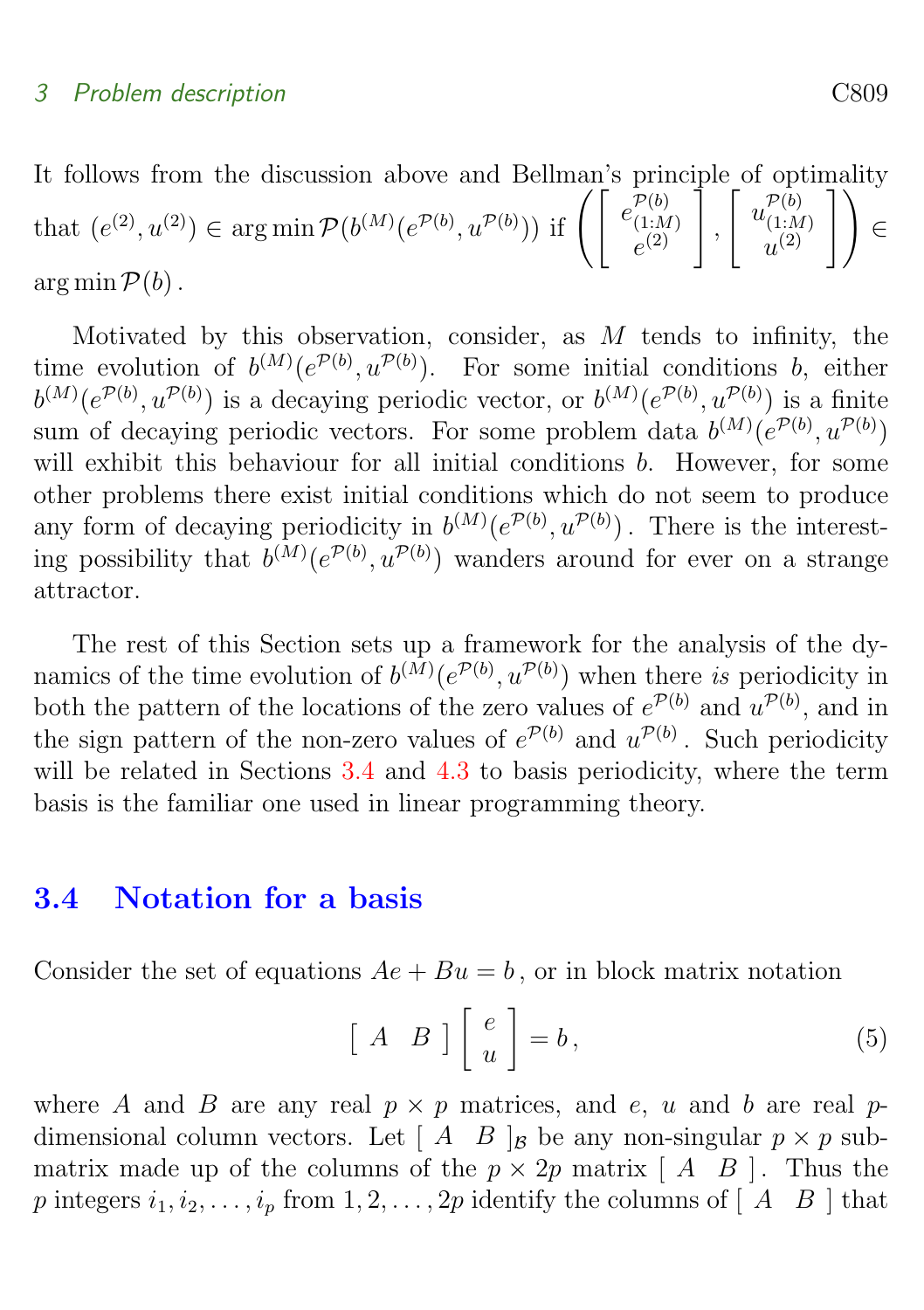#### 3 Problem description C810

have been retained in  $[A \ B]_B$ . The set  $\{i_1, i_2, \ldots, i_p\}$  determines the basis  $[A \ B]$ <sub>B</sub> and the notation  $\mathcal{B} = [i_1, i_2, \ldots, i_p]$  will be used to identify the basis, where  $i_1, \ldots, i_p$  have been ordered by increasing size. The vector  $\beta$ will be referred to as the basis vector. If the p components of  $\begin{bmatrix} e^T & u^T \end{bmatrix}^T$ not associated with columns of  $\begin{bmatrix} A & B \end{bmatrix}_B$  are set equal to zero, the solution to the resulting set of equations is said to be a basic solution to [\(5\)](#page-6-1) with respect to the basis vector  $\mathcal{B}$ , denoted  $\begin{bmatrix} e \\ e \end{bmatrix}$  $\overline{u}$  $\mathcal{I}^{\mathrm{bsol}}$ B , a  $2p \times 1$  vector. We use the notation  $(e^{bsol}(\mathcal{B}), u^{bsol}(\mathcal{B}))$  to denote the basic solution with respect to  $\mathcal{B}$ .

Suppose that, for some integer  $p \geq 2l$ , a *p*-dimensional basis vector,  $\mathcal{B}$ , is given. Define

$$
Z(\mathcal{B}) := \left[ D_{(1:p,1:p)} N_{(1:p,1:p)} \right]_{\mathcal{B}},
$$
  
\n
$$
Y(\mathcal{B}) := \left[ D_C(p) N_C(p) \right]_{\mathcal{B}},
$$
  
\n
$$
F(p) := \left[ D_{(1:p,1:p)} N_{(1:p,1:p)} \right] - \left[ D_C(p) N_C(p) \right],
$$
  
\n
$$
H(\mathcal{B}) := I_p - YZ^{-1} = [F(p)]_{\mathcal{B}}Z^{-1},
$$
  
\n
$$
G(\mathcal{B}) := H_{(1:l,1:l)}.
$$
  
\n(6)

The significance of the  $l \times l$  matrix  $G(\mathcal{B})$  will now be explained. First recall from [\(4\)](#page-5-1) the definition, for any  $(e, u)$  feasible for  $\mathcal{P}(b)$ , of the *initial* condition at time M, denoted by  $b^{(M)}(e, u)$ . For any p-dimensional basis B there is the basic solution to  $D_{(1:p,1:p)}e + N_{(1:p,1:p)}u =$  $\begin{bmatrix} b_{l \times 1} \end{bmatrix}$  $0_{(p-l)\times 1}$ 1 , denoted  $(e^{bsol}(\mathcal{B}), u^{bsol}(\mathcal{B}))$ . Then  $G(\mathcal{B})$  maps b to the initial condition at time p for  $(e^{bsol}(\mathcal{B}), u^{bsol}(\mathcal{B}))$ . That is, for any b,

<span id="page-7-0"></span>
$$
G(\mathcal{B}): b \mapsto b^{(p)}(e^{\text{bsol}}(\mathcal{B}), u^{\text{bsol}}(\mathcal{B})).
$$
\n<sup>(7)</sup>

Let  $(e^{b\text{sol}(n)}, u^{b\text{sol}(n)})$  denote the basic solution, with respect to  $\mathcal{B}$ , to the equations  $D_{(1:p,1:p)}e + N_{(1:p,1:p)}u =$  $\int G^n(\mathcal{B})b_{l\times 1}$  $0_{(p-l)\times 1}$ 1 . Then by [\(7\)](#page-7-0) and the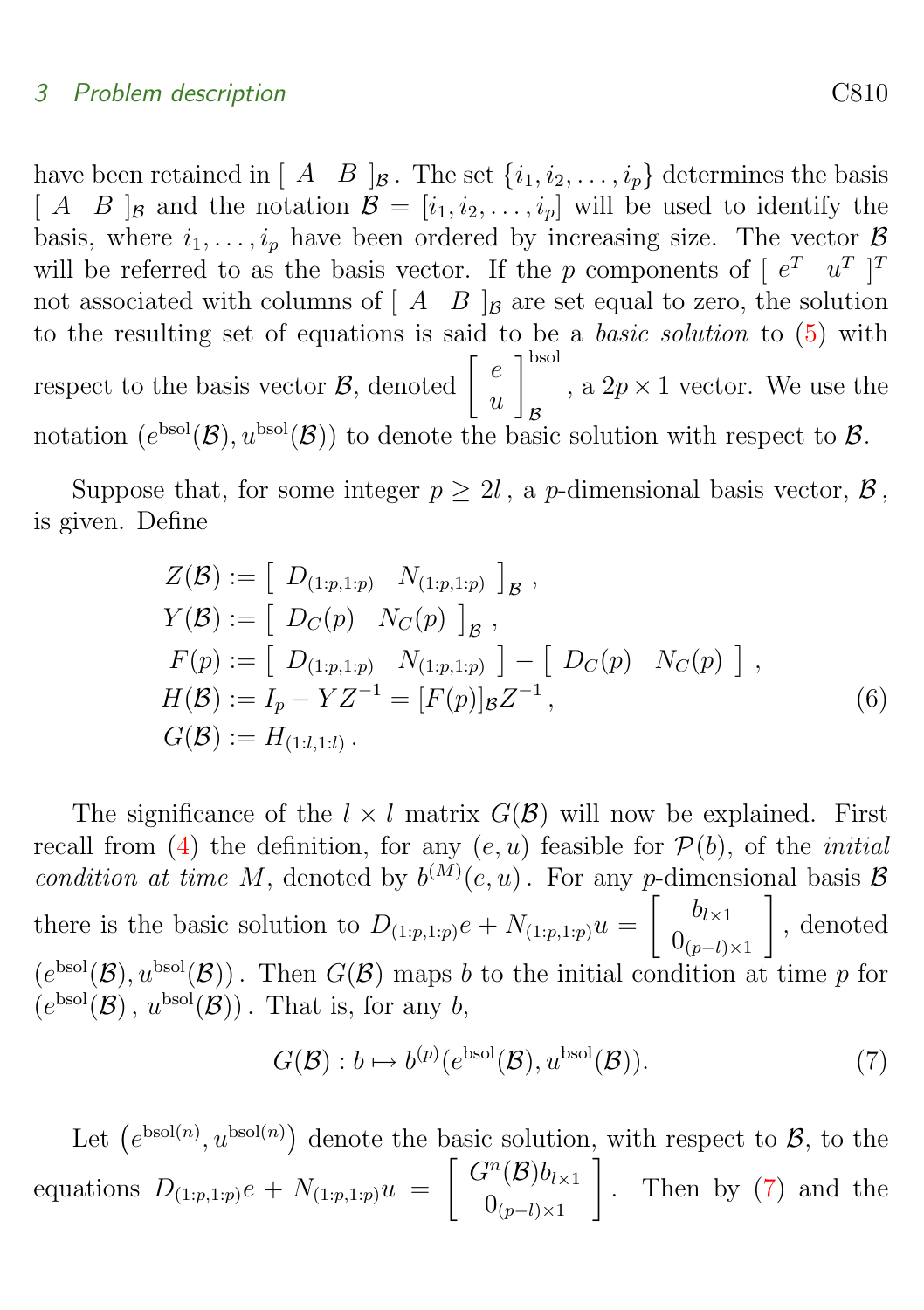#### <span id="page-8-1"></span>4 Duality C811

discussion in Section [3.3,](#page-5-0) the concatenation

$$
\left( \begin{bmatrix} e^{\text{bsol}(0)} \\ e^{\text{bsol}(1)} \\ \vdots \end{bmatrix}, \begin{bmatrix} u^{\text{bsol}(0)} \\ u^{\text{bsol}(1)} \\ \vdots \end{bmatrix} \right) =: (e^{\text{feas}}, u^{\text{feas}})
$$

is feasible for  $De + Nu = [b^T, 0, \ldots]^T$ . In the terminology of non-linear systems,  $G<sup>n</sup>(B)$ b acts as a stroboscopic return map of period p for the trajectory  $(e^{f\text{eas}}, u^{\text{feas}})$ . The pattern of zeros in  $(e^{f\text{eas}}, u^{\text{feas}})$  is necessarily periodic. Periodicity also in the sign pattern of the non-zero elements of  $(e^{f\text{eas}}, u^{\text{feas}})$  is required for our main optimization result. A sufficient condition for this is that b is an eigenvector of  $G(\mathcal{B})$  with corresponding real and positive eigenvalue having magnitude less than one.

The above discussion explains some of the conditions required of so-called periodic bases, to be defined in Section [4.3,](#page-10-0) from which optimal solutions for  $P$  can be constructed. Periodic bases, in addition to their periodicity properties, also by definition optimize certain finite dimensional programs. These will be described next.

# <span id="page-8-0"></span>4 Duality

The infinite-dimensional dual to  $\mathcal{P}(b)$ , denoted  $\mathcal{D}(b)$ , was derived by Dahleh & Pearson [\[2\]](#page-18-5).

Using the notation of Section [3.2](#page-4-1) it can be expressed in the form

$$
\mathcal{D}(b): \quad \begin{cases} \max_{e^* \in l_\infty, u^* \in l_\infty} b^{*T} W b \,, \\ \text{subject to} \quad \|e^*\|_\infty \leq K_1 \,, \quad \|u^*\|_\infty \leq K_2 \\ \text{and} \quad D^T u^* = N^T e^* \,, \end{cases}
$$

where

$$
b^* := [N_{\text{LT}}]^T e^*_{(1:l)} - [D_{\text{LT}}]^T u^*_{(1:l)}
$$

.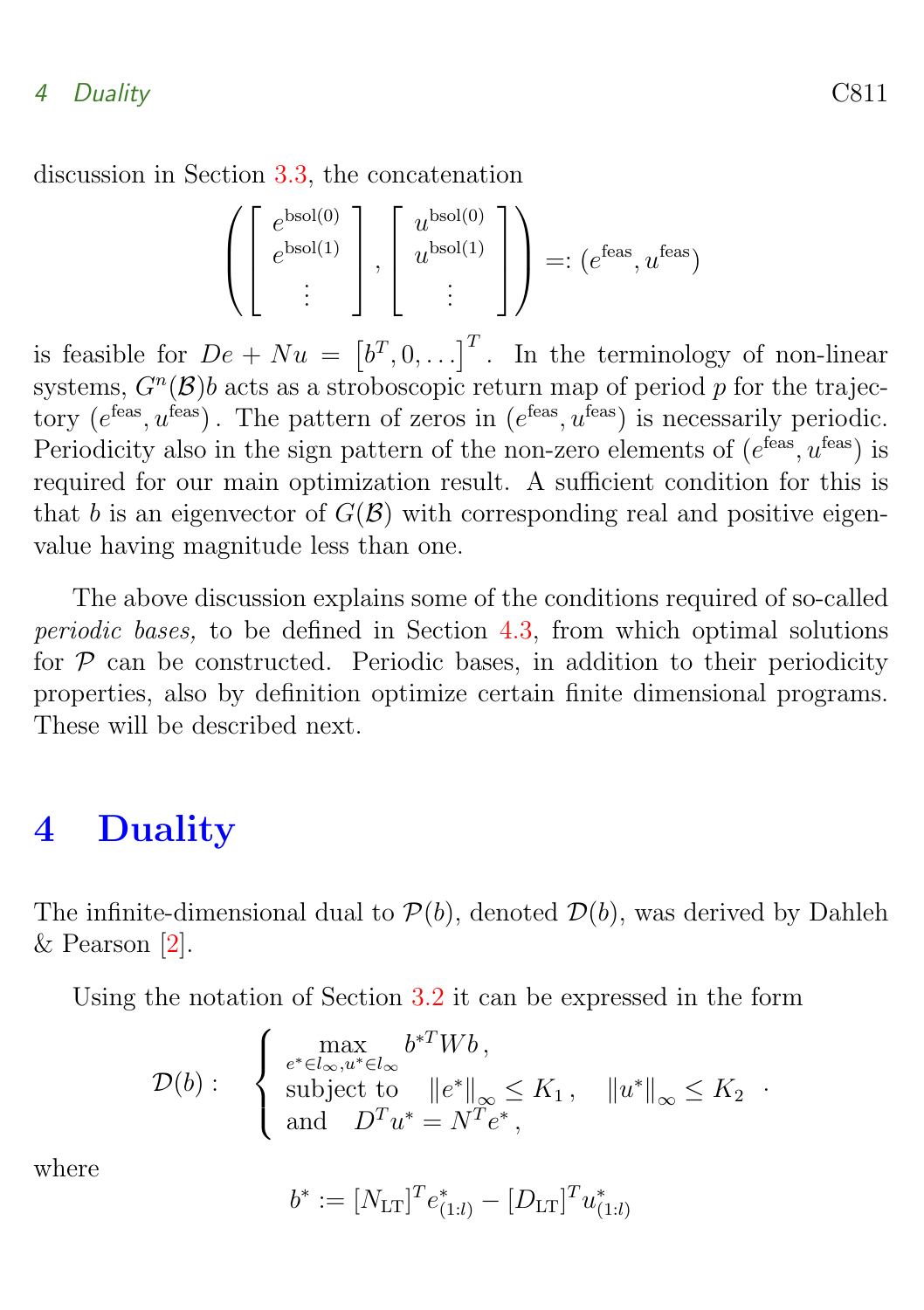#### <span id="page-9-2"></span>4 Duality C812

is the initial condition for the dual.

### <span id="page-9-0"></span>4.1  $MD(b, p)$ : a finite-dimensional modification of  $D(b)$

Let  $p > 2l$  be an integer. We construct a finite dimensional convex programming problem related to  $\mathcal{D}(b)$  that has 2p variables and p equality constraints. The constraints for  $MD(b, p)$ , the problem  $D$  constrained in a manner consistent with its variables  $e^*$  and  $u^*$  being periodic of period  $p$ , can be written  $D_C^T(p)u^* = N_C^T(p)e^*$ .

$$
MD(b, p): \quad \begin{cases} \max_{e^* \in \mathbb{R}^p, u^* \in \mathbb{R}^p} b^{*T} W b \\ \text{subject to} \quad D_C^T(p) u^* = N_C^T(p) e^* \\ \text{and} \quad ||e^*||_{\infty} \leq K_1, \quad ||u^*||_{\infty} \leq K_2 \, . \end{cases}
$$

### <span id="page-9-1"></span>4.2 The dual of  $MD(b, p)$ , denoted  $DMD(b, p)$

For  $p \geq 2l$ , a dual of  $MD(b, p)$  can be constructed in the form

$$
DMD(b, p): \begin{cases} \min_{e \in \mathbb{R}^p, u \in \mathbb{R}^p} \sum_{k=1}^p K_1 |e_k| + K_2 |u_k| \\ \text{subject to} & D_C(p)e + N_C(p)u = \begin{bmatrix} b_{l \times 1} \\ 0_{(p-l) \times 1} \end{bmatrix} . \end{cases}
$$

The optimal values of  $DMD(b, p)$  and  $MD(b, p)$  are equal.

In the next section we give a definition of special basis vectors, which we term periodic basis vectors. Associated with every periodic basis vector, denoted  $\tilde{\mathcal{B}}$ , there is a so-called *periodic initial condition*, denoted  $\tilde{b}$ . Periodic initial conditions are important because basic feasible solutions constructed from the periodic basis vector  $\tilde{\mathcal{B}}$  are optimal for the problem  $\mathcal{P}(\tilde{b})$ . This is the content of Theorem [5](#page-11-1) in Section [4.3](#page-10-0) [\[3\]](#page-18-4).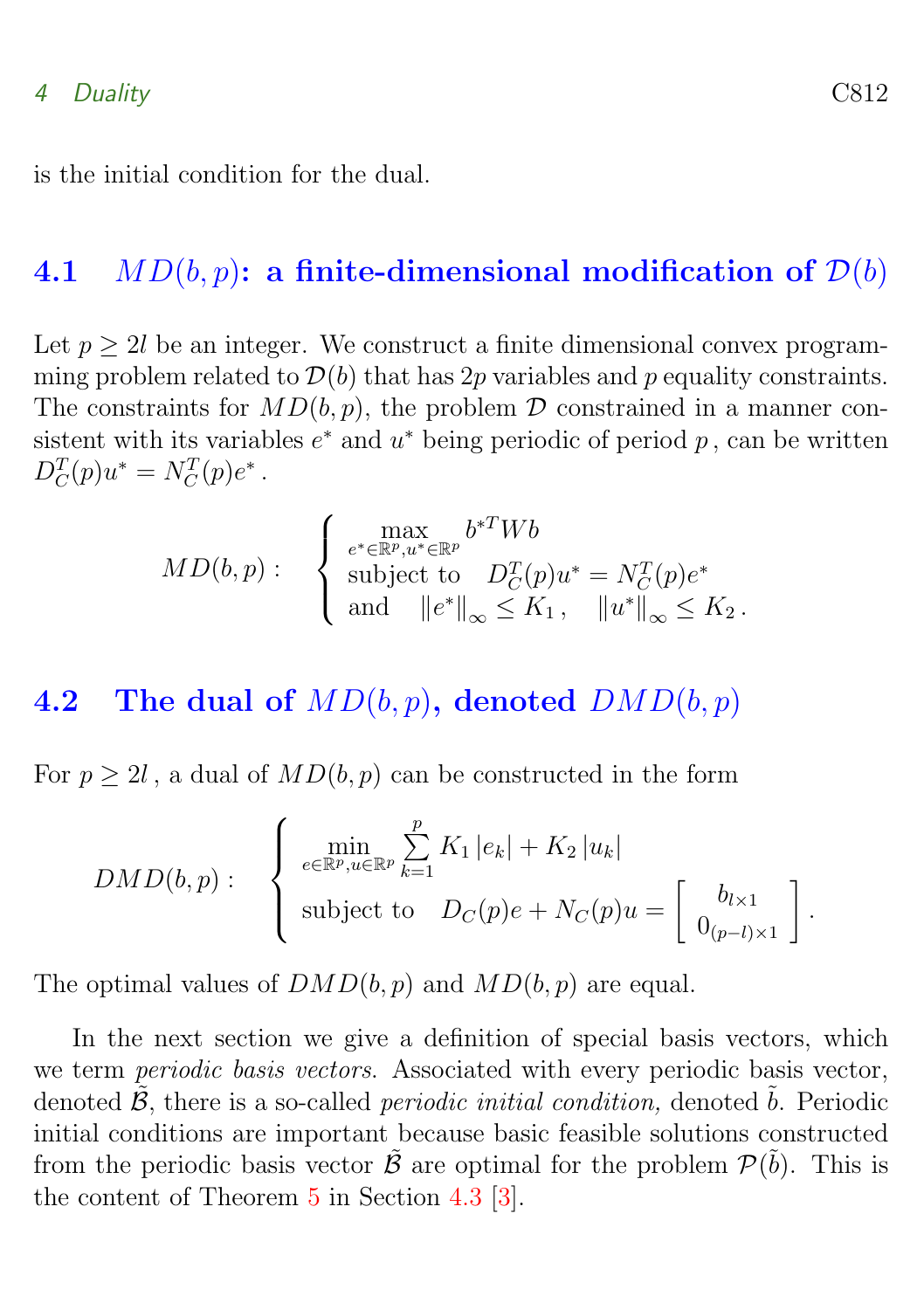#### <span id="page-10-2"></span>4 Duality C813

### <span id="page-10-0"></span>4.3 Periodic points

<span id="page-10-1"></span>**Definition 1** A vector  $\widetilde{\mathcal{B}} = [i_1, i_2, \ldots, i_p]$ , whose elements are p integers chosen from  $1, 2, \ldots, 2p$ , is said to be a p-dimensional periodic basis vector for the problem  $\mathcal{P}(\cdot)$  if the following three conditions are satisfied:

- 1.  $Z(\mathcal{B}) := [D_{(1:p,1:p)} N_{(1:p,1:p)}]$  $\tilde{B}$  is non-singular;
- 2. there is an eigenvector,  $\tilde{b}$ , of  $G(\widetilde{\mathcal{B}}) := \left[I_p Y(\widetilde{\mathcal{B}})[Z(\widetilde{\mathcal{B}})]^{-1}\right]$  $_{(1:l,1:l)}$  with corresponding simple eigenvalue  $\lambda \in [0,1)$ ; and
- 3.  $Y(\widetilde{\mathcal{B}})$  is an optimal basis for  $DMD(\widetilde{b}, p)$ .

An algorithm based on these conditions can determine if a candidate basis exhibits p-dimensional periodicity. Further details on the third condition, which involves testing for satisfaction of a complementarity condition between primal and dual basic solutions, is given elsewhere [\[3\]](#page-18-4). All three conditions can be tested exactly using symbolic software.

**Definition 2** The  $l \times 1$  vector  $\tilde{b}$  in Definition [1,](#page-10-1) associated with  $\tilde{\mathcal{B}}$ , is termed a periodic initial condition of order p, or simply a periodic point, for the program  $\mathcal{P}(\cdot)$ .

**Definition 3** Suppose that  $\tilde{b}$  is a periodic initial condition of order p for  $\mathcal{P}(\cdot)$ . An optimal solution for  $MD(\tilde{b}, p)$  will be termed a periodic dual vector corresponding to  $\tilde{b}$ , and will be denoted  $(\tilde{e}^*, \tilde{u}^*)$ .

Thus  $(\tilde{e}^*, \tilde{u}^*) \in \arg \max MD(\tilde{b}, p)$ . The dual initial condition associated with  $(\tilde{e}^*, \tilde{u}^*)$  is  $\tilde{b}^* := [N_{LT}]^T \tilde{e}^*_{(1:l)} - [D_{LT}]^T \tilde{u}^*_{(1:l)}$ .

In the following Definition  $\rho(G(\widetilde{\mathcal{B}}))$  denotes the spectral radius of  $G(\widetilde{\mathcal{B}})$ . The eigenvalue  $\lambda$  is the Perron–Frobenius eigenvalue of  $G(\mathcal{B})$ .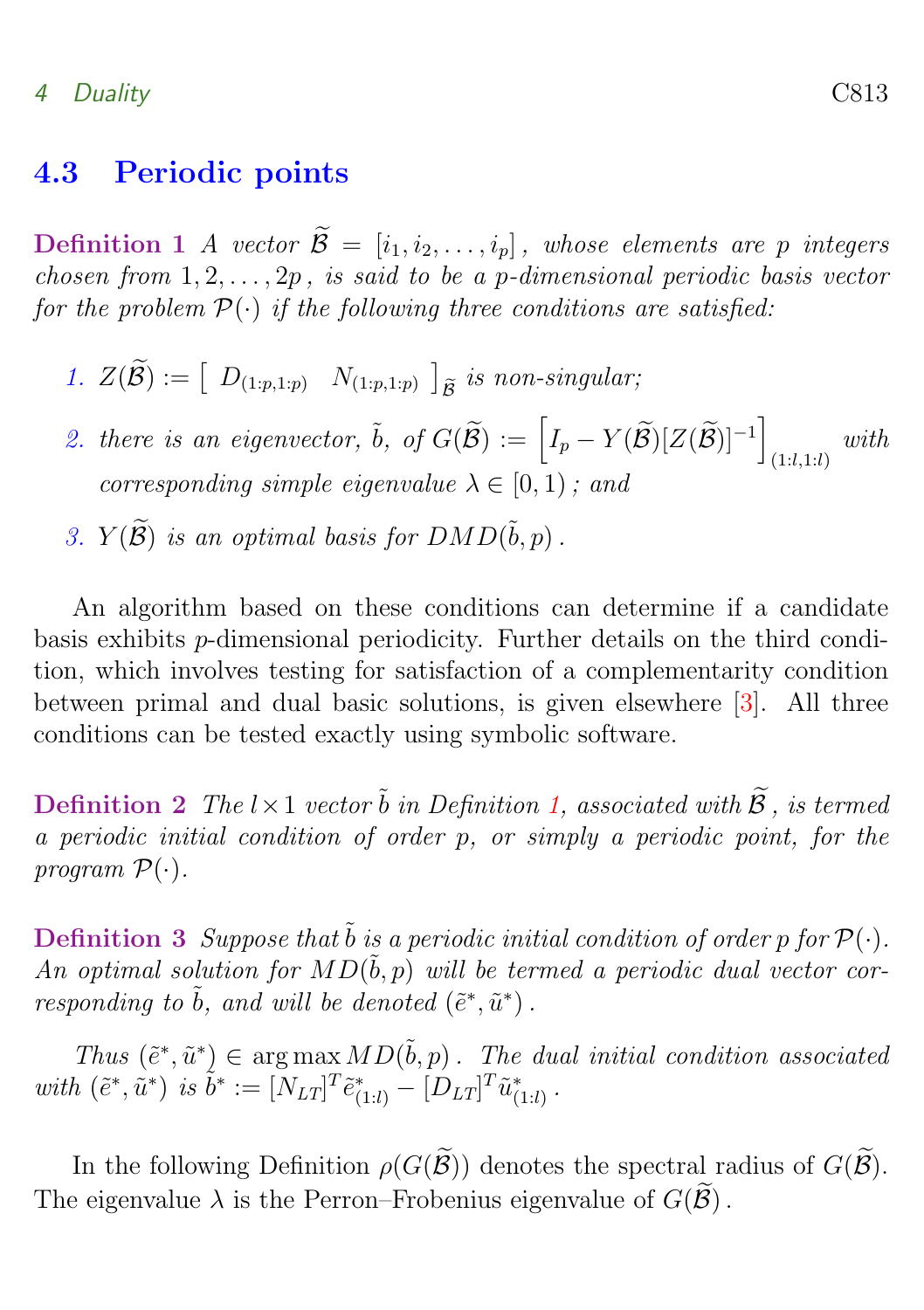<span id="page-11-2"></span>Definition 4 If a periodic point  $\tilde{b}$  of order p satisfies the additional property that  $\rho(G(\tilde{\mathcal{B}})) = \lambda$ , where  $\lambda \in (0,1)$  is the eigenvalue of  $G(\tilde{\mathcal{B}})$  associated with  $\tilde{b}$ , then  $\tilde{b}$  is said to be an attracting periodic point of period p for the program P.

The following theorem has been proved [\[3\]](#page-18-4). It shows that for every periodic initial condition  $\tilde{b}$  there is an optimal solution for  $\mathcal{P}(\tilde{b})$  which satisfies a pth order recurrence relation, where p is the order of the periodic point.

<span id="page-11-1"></span>**Theorem 5** Suppose  $\tilde{b}$  is a periodic initial condition of order p for the program  $\mathcal{P}(\cdot)$ , with corresponding periodic basis  $\tilde{\mathcal{B}}$ , and corresponding eigenvalue  $\lambda \in [0,1)$ . The optimizing solution vector for  $\mathcal{D}(\tilde{b})$  is  $(\tilde{e}^*_{ext}, \tilde{u}^*_{ext})$ , the infinite periodic extension of the periodic dual vector corresponding to  $\tilde{b}$ . The optimal values for the programs  $\mathcal{P}(\tilde{b})$  and  $\mathcal{D}(\tilde{b})$  are equal to  $\tilde{b}^*W\tilde{b}$ , which is also the optimal value for the program  $MD(\tilde{b}, p)$ . Denote by  $(e^{bsol}, u^{bsol})$  the basic solution, with respect to the basis  $\tilde{\mathcal{B}}$ , to the equations  $D_{(1:p,1:p)}e+N_{(1:p,1:p)}u=$  $\begin{bmatrix} & & \tilde{b} \end{bmatrix}$  $0_{(p-l)\times 1}$ 1 . Then an optimizing vector for  $\mathcal{P}(\tilde{b})$  is

$$
e^{(opt)} = \begin{bmatrix} e^{bsol} \\ \lambda e^{bsol} \\ \lambda^2 e^{bsol} \\ \vdots \end{bmatrix}, u^{(opt)} = \begin{bmatrix} u^{bsol} \\ \lambda u^{bsol} \\ \lambda^2 u^{bsol} \\ \vdots \end{bmatrix}.
$$
 (8)

# <span id="page-11-0"></span>5 Example

We illustrate the results in this article for the problem  $\mathcal{P}(\cdot)$  having the following given data:

• 
$$
\hat{d} = (1 + z/2)(1 + 2z/9)(1 - z/5) = 1 + 47/90z - 1/30z^2 - 1/45z^3
$$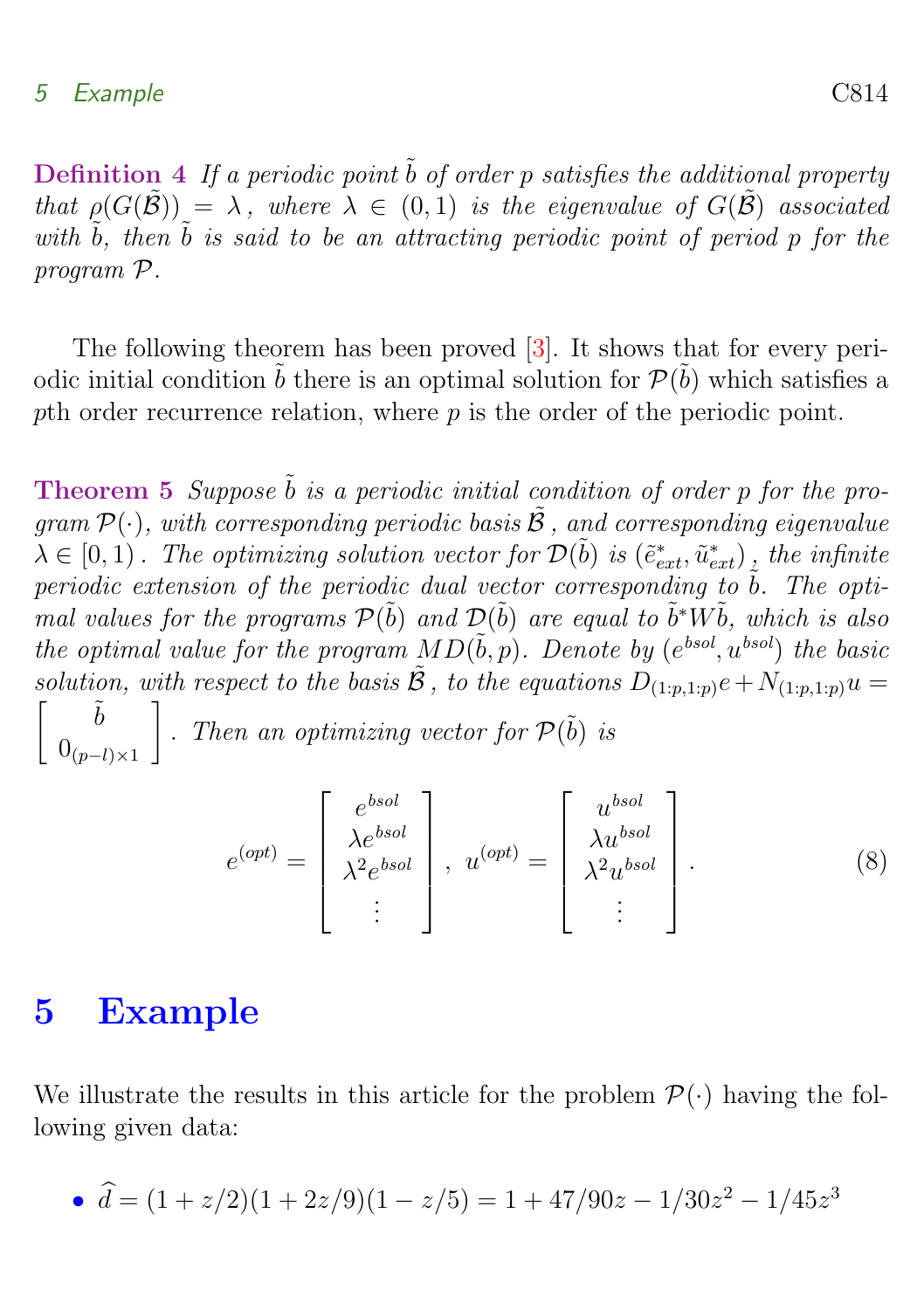#### 5 Example C815

• 
$$
\hat{n} = (1 - z/3)(1 - 2z/7)(1 - 2z/5) = 1 - 107/105z + 12/35z^2 - 4/105z^3
$$

•  $K_1 = 1$ .

We initially take  $K_2 = 3/2$  and show that there is an attracting periodic basis of period 7. Putting  $K_2 = 7/5$  there is no longer any attracting periodic point having period 15 or less. However, there are many repelling periodic points, for example about 100 having period 15 or less. The question arises: where has the attracting periodic point gone? Visual inspection of a solution of length 50 shows an apparent periodicity of 30 in the optimal solution. However, although there is indeed a periodic point of period 30, it is not an attractor; the orbit will move away from this point eventually. For some values of  $K_2$  the evidence so far available is consistent with the existence of an infinite number of points having associated unstable manifolds, and no periodic attracting periodic points. The well known metaphor of the pin-ball machine may be applicable, with the orbit of the dynamically evolving dual optimal variables being repelled in the manner in which the pins in a pin-ball machine repel the motion of the ball. Such a situation is often taken as being suggestive of chaos.

### <span id="page-12-0"></span>5.1 Periodic bases for the example

I test for periodic bases by testing exhaustively all possible selections of p from  $2p$  integers. This involves, for a given p and a given candidate basis vector  $\beta$ , testing for satisfaction of Conditions 1, 2 and 3 of Definition [1.](#page-10-1) It is found that, for  $K_2$  lying between 1.4182 and 1.5040, there are 12 periodic basis vectors of period 7, with only one of these being an attractor.

The periodic basis vector with corresponding attracting periodic initial condition is  $\mathcal{B}_1 = [1, 2, 4, 6, 8, 10, 12]$  with

$$
\tilde{b}_1 = \left[ \frac{28655197 + \sqrt{203277932802849}}{4606468}, -1, 0 \right]^T.
$$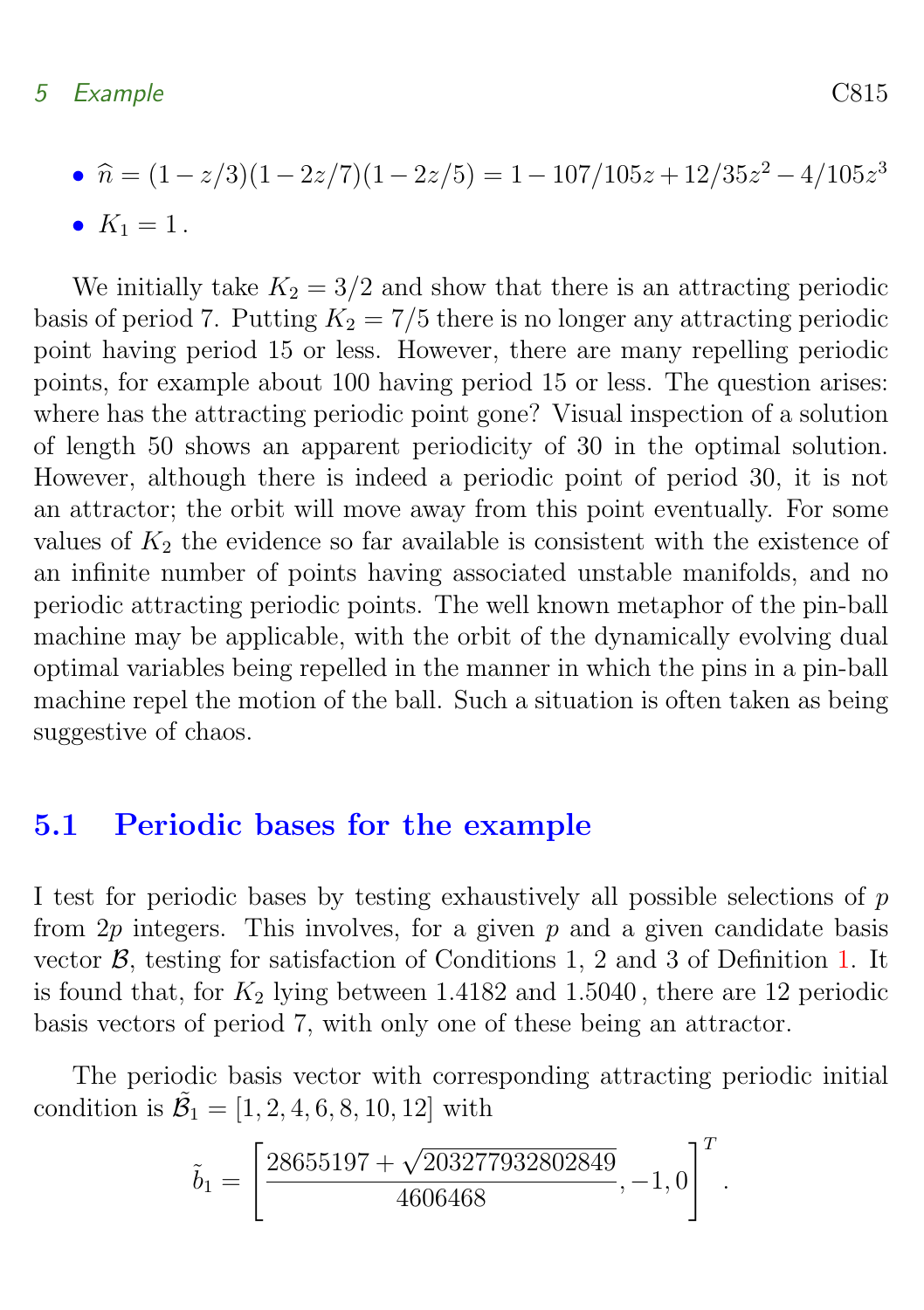Then  $H(\tilde{B}_1) := I_7 - YZ^{-1} = [F(7)]_{\tilde{B}_1} Z^{-1}$  so

$$
G(\tilde{\mathcal{B}}_1) = \left[ H(\tilde{\mathcal{B}}_1) \right]_{(1:3,1:3)} = \left[ \begin{array}{ccc} \frac{85\,550\,647}{5604\,802\,627\,715} & \frac{13\,412\,497}{1120\,960\,525\,543} & \frac{94\,742\,181}{1120\,960\,525\,543} \\ -\frac{2303\,234}{5604\,802\,627\,715} & \frac{11\,379\,990}{1120\,960\,525\,543} & \frac{53\,634\,490}{1120\,960\,525\,543} \\ 0 & 0 & 0 \end{array} \right]
$$

and one of the eigenvectors of  $G(\tilde{B}_1)$  is  $\tilde{b}_1$  with corresponding eigenvalue

$$
\lambda_1 = \frac{1}{11\,209\,605\,255\,430} \sqrt{203\,277\,932\,802\,849} + \frac{7497\,163}{589\,979\,223\,970} \,.
$$

Furthermore  $DMD(\tilde{b}_1, 7)$  has  $\tilde{\mathcal{B}}_1$  as an optimal basis vector. Hence  $\tilde{\mathcal{B}}_1$  is a periodic basis vector for  $\mathcal{P}(\cdot)$ .

Furthermore  $\tilde{b}_1$  is an *attracting* periodic initial condition of period 7 for  $\mathcal{P}(\cdot)$ . This follows from the fact that the magnitude  $\lambda_1$  is greater than the magnitude of the other eigenvalues of  $G(\tilde{B}_1)$ . The periodic dual vectors corresponding to  $\tilde{b}_1$  are

$$
\tilde{e}^* = \begin{bmatrix}\n1 \\
-1 \\
-\frac{2919970251055}{7472880243352} \\
- \frac{2328578260779}{7472880243352} \\
- 1 \\
\frac{11039165480207}{11209320365028}\n\end{bmatrix}, \quad \tilde{u}^* = \begin{bmatrix}\n3/2 \\
\frac{535046818800}{934110030419} \\
- 3/2 \\
\frac{2517453809853}{26155080851732} \\
3/2 \\
-\frac{24958186655649}{26155080851732} \\
-\frac{15166976335361}{13077540425866}\n\end{bmatrix},
$$

the dual periodic initial condition is

$$
b^* := [N_{\text{LT}}]^T \tilde{e}_{(1:3)}^* - [D_{\text{LT}}]^T \tilde{u}_{(1:3)}^*
$$
  
= 
$$
\left[ -\frac{1}{210}, \frac{58022561938213}{130775404258660}, -\frac{168276016373615}{78465242555196} \right],
$$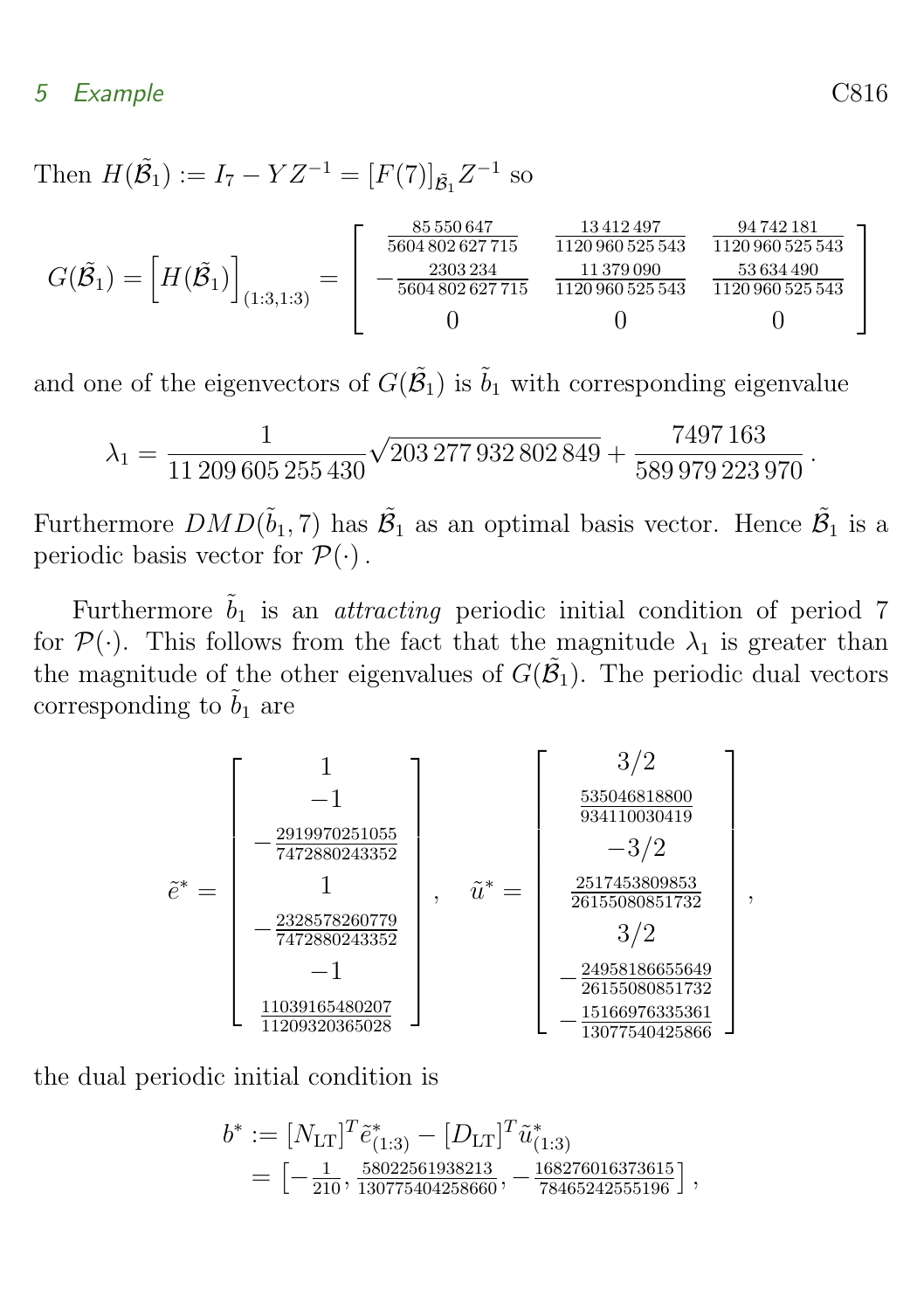### 5 Example C817

and the optimal cost is therefore

$$
J_{\mathcal{D}}(\tilde{b}_1) = b^* W \tilde{b}_1
$$
\n
$$
= \frac{36280767673344789945}{4302947963604150092} + \frac{1185853695115\sqrt{203277932802849}}{4302947963604150092}.
$$
\n(9)

Now consider the program  $\mathcal{P}(\bar{b})$  where  $\bar{b} = (1, 0, 0)$ . It can be shown that, because  $\tilde{b}_1$  is an attracting periodic initial condition, there is an open neighbourhood surrounding  $\tilde{b}_1$  for which  $(\tilde{e}^*, \tilde{u}^*) \in \arg \max \mathcal{D}(\bar{b})$ , and furthermore that  $\bar{b}$  belongs to this neighbourhood. In other words, the optimizing vectors for  $\mathcal{D}(\tilde{b})$  and  $\mathcal{D}(\bar{b})$  are the same. The optimal value for the program  $\mathcal{P}(\bar{b})$  is  $J_{\mathcal{D}}(\bar{b}) = b^*W[1, 0, 0]^T = 1185853695115/934110030419$ .

If the initial condition b moves sufficiently far away from  $\tilde{b}_1$ , then  $(\tilde{e}^*, \tilde{u}^*)$ will no longer be optimal for  $\mathcal{D}(b)$ . Nevertheless, after an initial aperiodic transient, the optimizing vectors for  $\mathcal{D}(b)$  will eventually be identical with  $(\tilde{e}^*, \tilde{u}^*)$ ; see Figure [1.](#page-15-0) This is again a consequence of the stability of  $\tilde{b}_1$ .

### <span id="page-14-0"></span>5.2 Disappearance of the attracting periodic point

Now consider the effect of putting  $K_2$  equal to a value outside the interval [1.4182, 1.5040]. Consider the problem  $\mathcal{P}(\cdot)$  defined by keeping  $\hat{d}$ ,  $\hat{n}$  and  $K_1$ the same as in the Example, but changing  $K_2$  to 7/5. An exhaustive search failed to find any attracting periodic initial conditions for this problem. However, there are plenty of repelling periodic points of all periods so far tested, which is up to about 15. The total number of periodic points so far found is more than one hundred. Whether the total number is finite or not is an open question.

A typical plot is show in Figure [2,](#page-16-0) for which  $b = (1, 0, 0)$ . Although b is not apparently a periodic initial condition, it is close to a repelling periodic initial condition of period 30.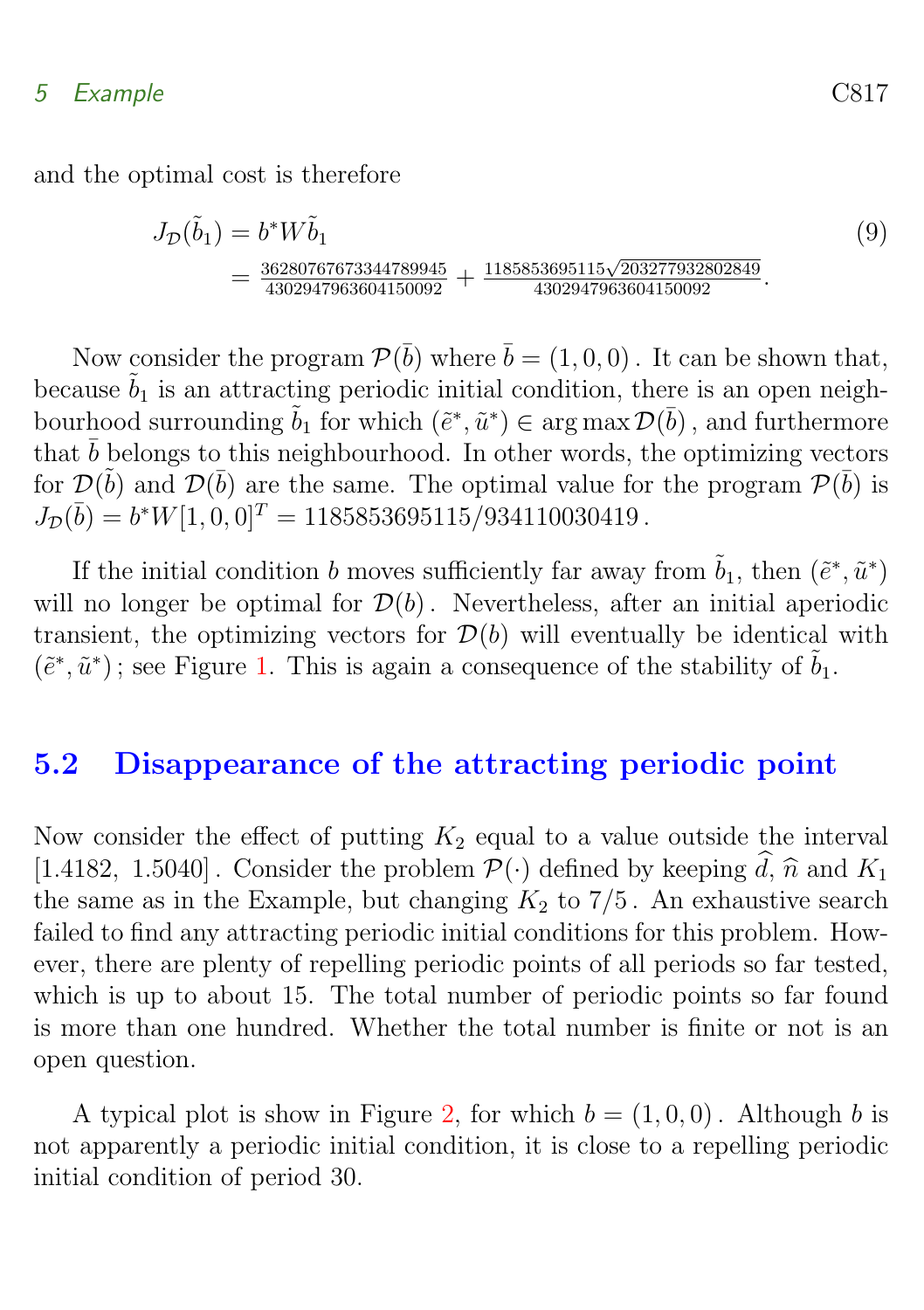

<span id="page-15-0"></span>FIGURE 1: The initial condition is  $b = (1, 1, 1)$  and  $K_2 = 3/2$ . There is a stable fixed point initial condition of period 7. After an initial aperiodic transient, the dual optimal variables are indeed periodic with period 7.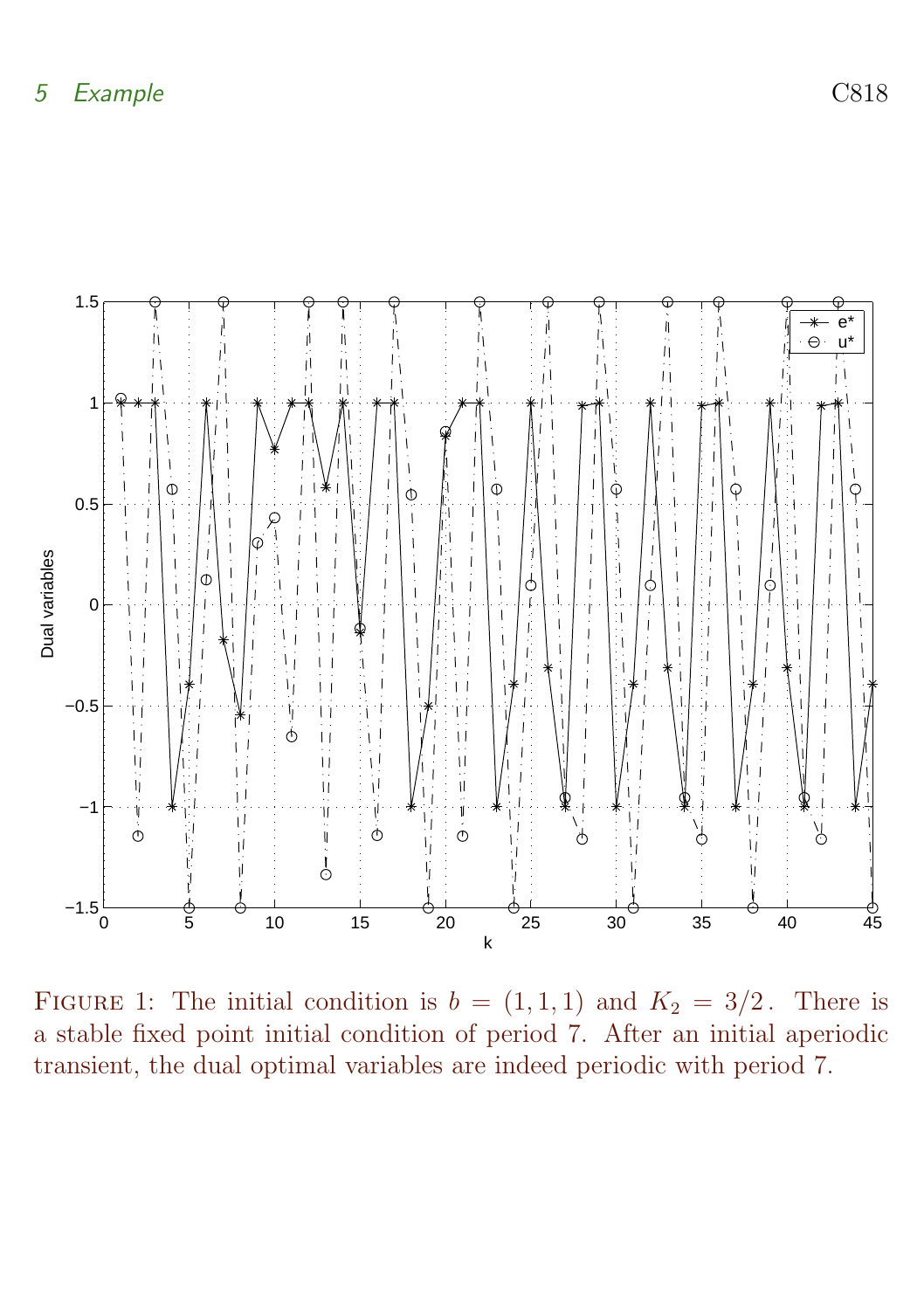

<span id="page-16-0"></span>FIGURE 2:  $b = (1, 0, 0)$  and  $K_2 = 7/5$ . The initial condition is near an unstable fixed point of period 30. Although the optimal solution is initially periodic with period 30, it cannot remain so because the eigenvalue associated with the basis vector of period 30 is not a Perron–Frobenius eigenvalue.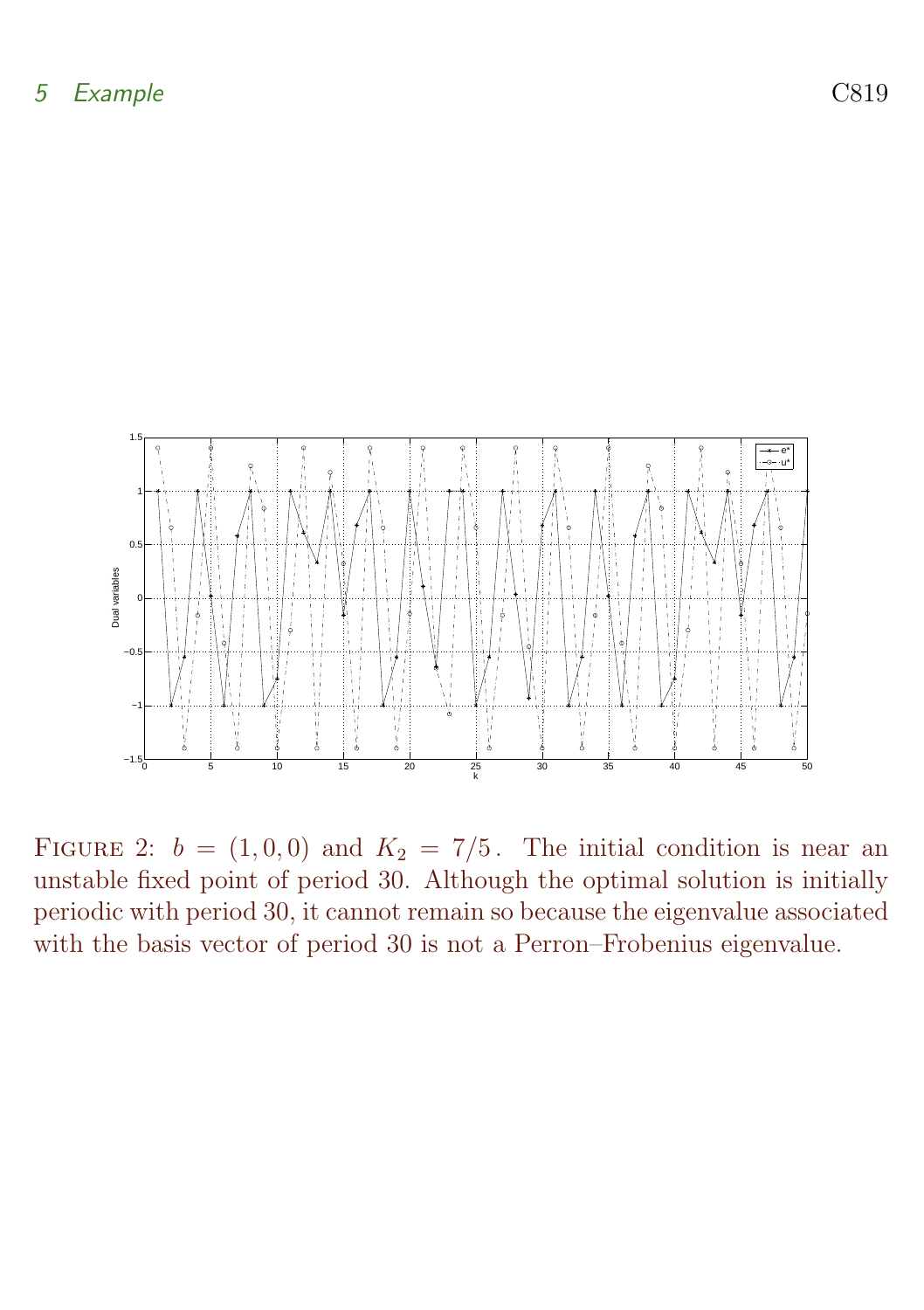#### 6 Conclusions C820

It can be verified that the basis of period 30 implied by the first 30 val-ues of the response in Figure [2,](#page-16-0) denoted  $\mathcal{B}_{30}$ , is a periodic basis satisfying the conditions of Definition [1.](#page-10-1) Thus there is an eigenvector of  $G(\mathcal{B}_{30})$  which is a repelling periodic point. The eigenvalue corresponding to this periodic initial condition is (approximately)  $1.04 \times 10^{-21}$ . The other two eigenvalues (corresponding to the other eigenvectors of  $G(\mathcal{B}_{30})$ , neither of which are periodic points) are zero and  $-4.44 \times 10^{-20}$ . Thus, unless the initial condition lies exactly in the subspace spanned by the eigenvectors corresponding to the eigenvalues zero and  $1.04 \times 10^{-21}$  (and for this Example they do not lie exactly in this subspace), evolution of e and u according to  $\mathcal{B}_{30}$  implies that the response must eventually align itself with the eigenvector associated with the eigenvalue  $-4.44 \times 10^{-20}$ . But the optimal solution cannot align itself with this eigenvector because it is not a periodic initial condition. If the plot in Figure [2](#page-16-0) were to be continued sufficiently far, the periodicity of  $\mathcal{B}_{30}$  would necessarily be lost. For the time being the ultimate alignment of  $b^{(M)}(e^{\mathcal{P}(b)}, u^{\mathcal{P}(b)})$  for this example remains unknown.

# <span id="page-17-0"></span>6 Conclusions

For a specific  $l_1$ -norm minimization problem, having cubic polynomials as given problem data, a weighting on the cost function has been found for which the optimal solution displays features suggestive of chaos. For initial conditions b in the neighbourhood of an attracting periodic initial condition  $\tilde{b}$ the mapping from b to argmin  $\mathcal{P}(b)$  is linear; it is given explicitly by the results described in this article. For other initial conditions the mapping from b to arg min  $\mathcal{P}(b)$  is non-linear. Very little is known about this nonlinear map. Characterizing it in special cases is a topic of current research.

Acknowledgement: I thank Rodney Topor for helping develop and implement the algorithmic test for basis periodicity.